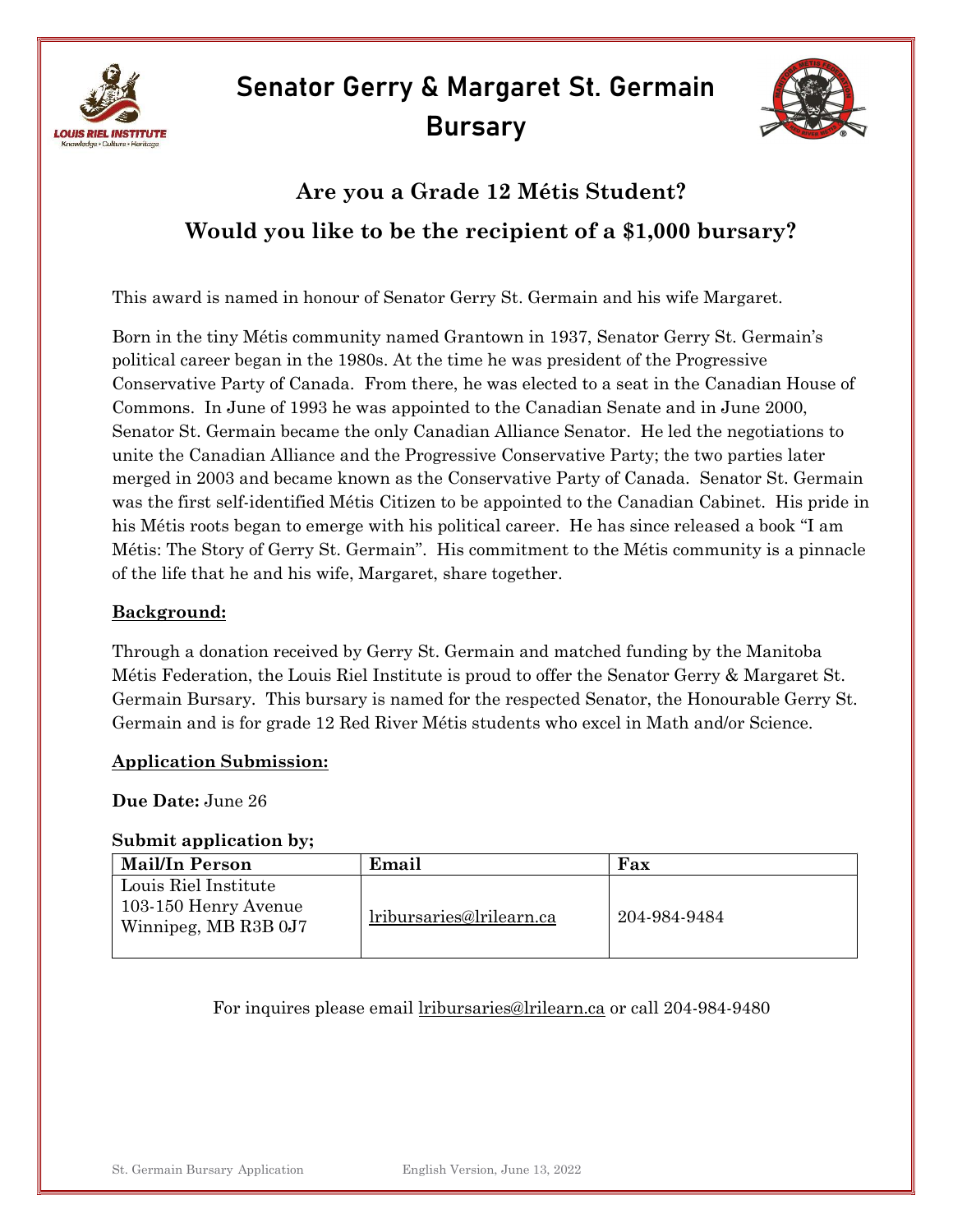



### Application Criteria:

- Registered Manitoba Métis Federation Métis Citizen
- Grade 12 student who excels in Math and/or Science
- Grade 12 student who is actively involved in the community
- Grade 12 student who attend school in Manitoba

#### Application Requirements and Checklist:

| Completed application – make sure every section is filled out. Mark "N/A" where it does |
|-----------------------------------------------------------------------------------------|
| not apply to you instead of leaving it blank                                            |
| Transcript or statement of marks from the most recent year - this can be an official    |
| statement or a print out from your secondary institution                                |
| Two letters of recommendation;                                                          |
| One from a member of the Red River Métis Community;                                     |
| This needs to be someone who is Métis and can talk about you as a Métis student         |
| and can describe what you are doing to strengthen our Métis Nation                      |
| One from the academic community (or employment if out of school for more than one       |
| year);                                                                                  |
| This needs to be someone who is involved with you academically (i.e. teacher,           |
| advisor, etc.) that can describe what kind of student you are, how you approach         |
| your school, work demands, etc.                                                         |
| Essay (500 words)                                                                       |
| What program are you in and why?<br>$\circ$                                             |
| What are your future plans, how will they be accomplished and why?<br>$\circ$           |
| What do you do in the community and/or extra-curricular and why?<br>$\circ$             |
| Proof that you are a Registered Manitoba Métis Federation Métis Citizen student (see    |

Métis Verification section for requirements)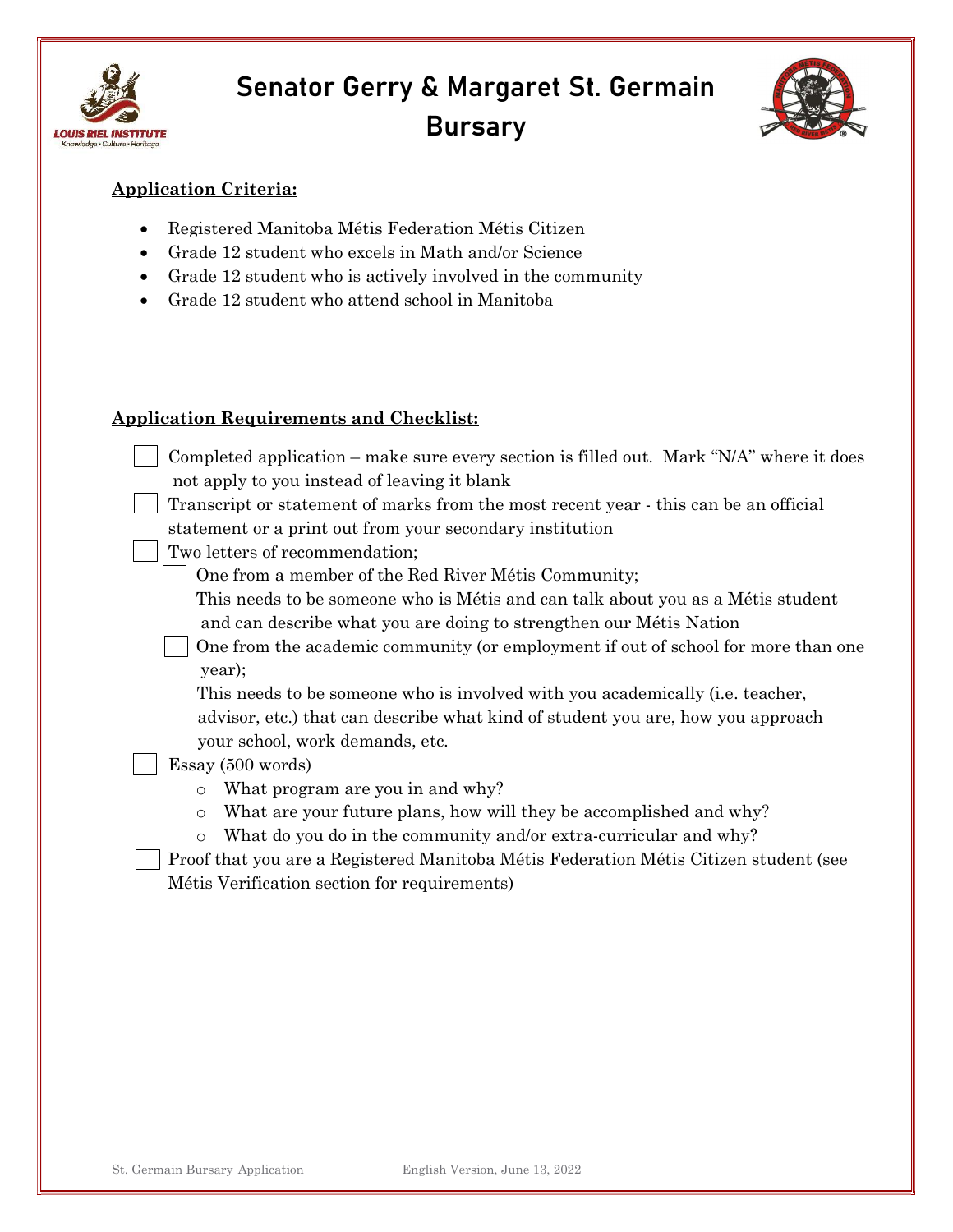



## Application Form

### Section 1 - Contact Information

| <b>First Name:</b>                   | <b>Last Name:</b>           | Mid Int $(s)$ : | $\sin \#$ :         |
|--------------------------------------|-----------------------------|-----------------|---------------------|
|                                      |                             |                 |                     |
| <b>Address:</b>                      | City/Town:                  | Province:       | <b>Postal Code:</b> |
|                                      |                             |                 |                     |
| <b>Phone #:</b> ( $\text{primary}$ ) | <b>Phone #:</b> (secondary) | Email:          |                     |
|                                      |                             |                 |                     |

## Section 2 - Prior Education

| High School:           | City. & Prov. | Year: |
|------------------------|---------------|-------|
| Highest Grade/Diploma: |               |       |

## Section 3 – Plans for Post Secondary-Education

| Institution:                   | Program:                            |
|--------------------------------|-------------------------------------|
|                                |                                     |
| <b>Certification Expected:</b> | <b>Expected date of Graduation:</b> |
|                                |                                     |
| <b>Additional information:</b> |                                     |
|                                |                                     |

| <b>LRI USE ONLY</b> (date & initial) |          |         |          |  |
|--------------------------------------|----------|---------|----------|--|
| Received                             | Verified | Entered | Approved |  |
|                                      |          |         |          |  |
|                                      |          |         |          |  |
|                                      |          |         |          |  |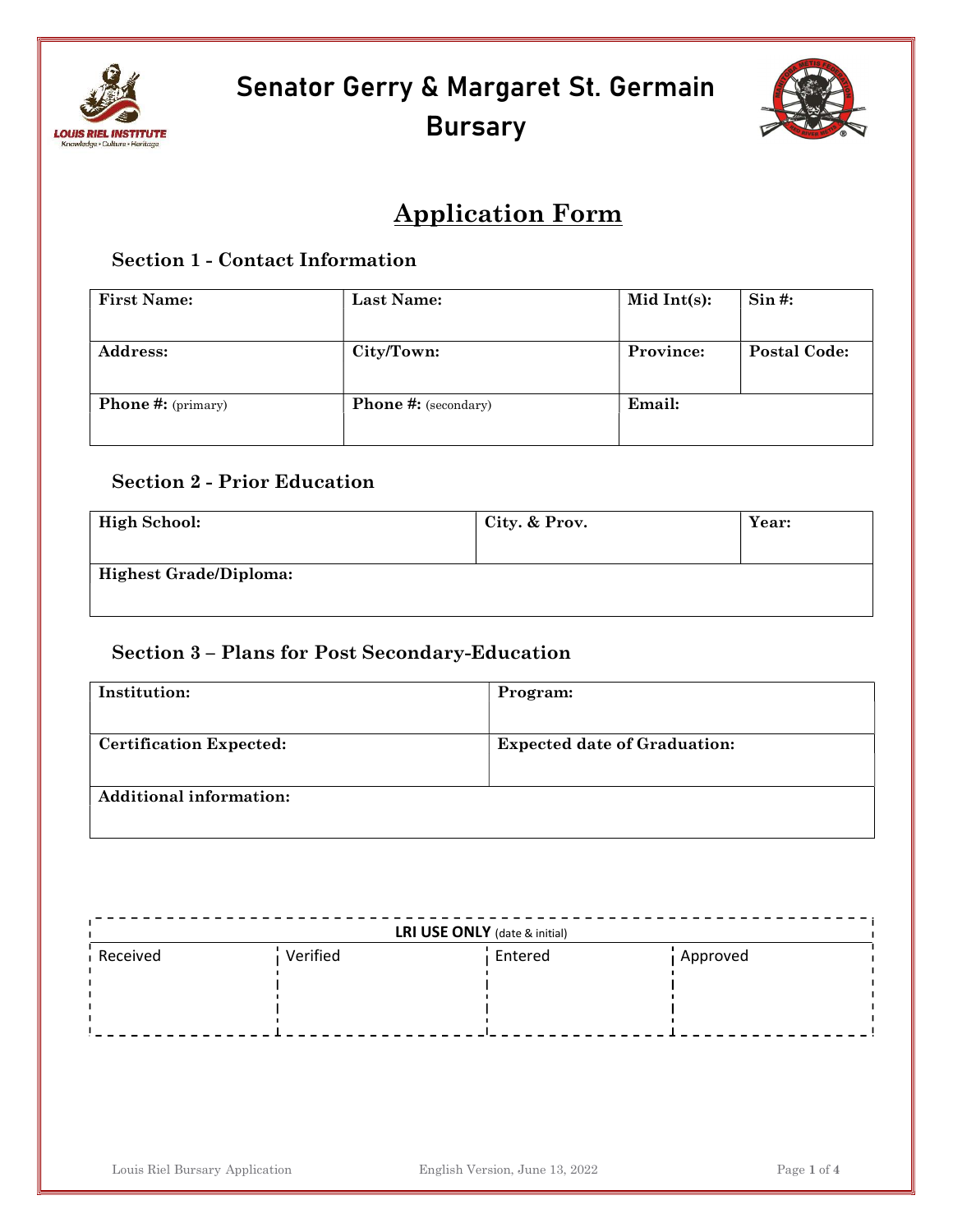



#### Section 4– Demographics (write N/A if not applicable to you)

| Gender:                                        |                        |                      |                          | Date of Birth:      |
|------------------------------------------------|------------------------|----------------------|--------------------------|---------------------|
| $\Box$ Female                                  | $\Box$ Transgender     | $\Box$ Two-Spirit    | $\Box$ Prefer not to say | M/D/Y               |
| $\Box$ Male                                    | $\square$ Intersex     | $\Box$ Other         |                          |                     |
| Preferred<br>Language:                         | <b>Marital Status:</b> |                      | <b>Employment Status</b> | # of<br>Dependents: |
| $\Box$ English                                 | $\Box$ Single          | $\Box$ Widowed       | $\square$ Employed       |                     |
| $\Box$ French                                  | $\Box$ Married         | $\square$ Common Law | $\Box$ Unemployed        |                     |
| $\Box$ Other                                   | $\Box$ Divorced        |                      | $\Box$ Student           |                     |
| Do you consider yourself to have a disability? |                        |                      |                          |                     |
| If yes please specify:                         |                        |                      |                          |                     |
|                                                |                        |                      |                          |                     |
|                                                |                        |                      |                          |                     |
|                                                |                        |                      |                          |                     |
| How did you find out about this bursary?       |                        |                      |                          |                     |

### Section 5 – Métis Verification (attach photocopies of proof as per instructions)

The following methods are acceptable ways of verifying that you are Registered Métis Citizen:

- 1. You are a Registered Citizen of the Manitoba Métis Federation. (Attach a pdf copy of your MMF Citizenship card)
- 2. You are in the process of becoming a Registered Métis Citizen with the Manitoba Métis Federation. (Attach a letter from Central Registry Office indicating you are in the process.)

#### Citizenship

| Region: |
|---------|
|         |

Local:

Card #: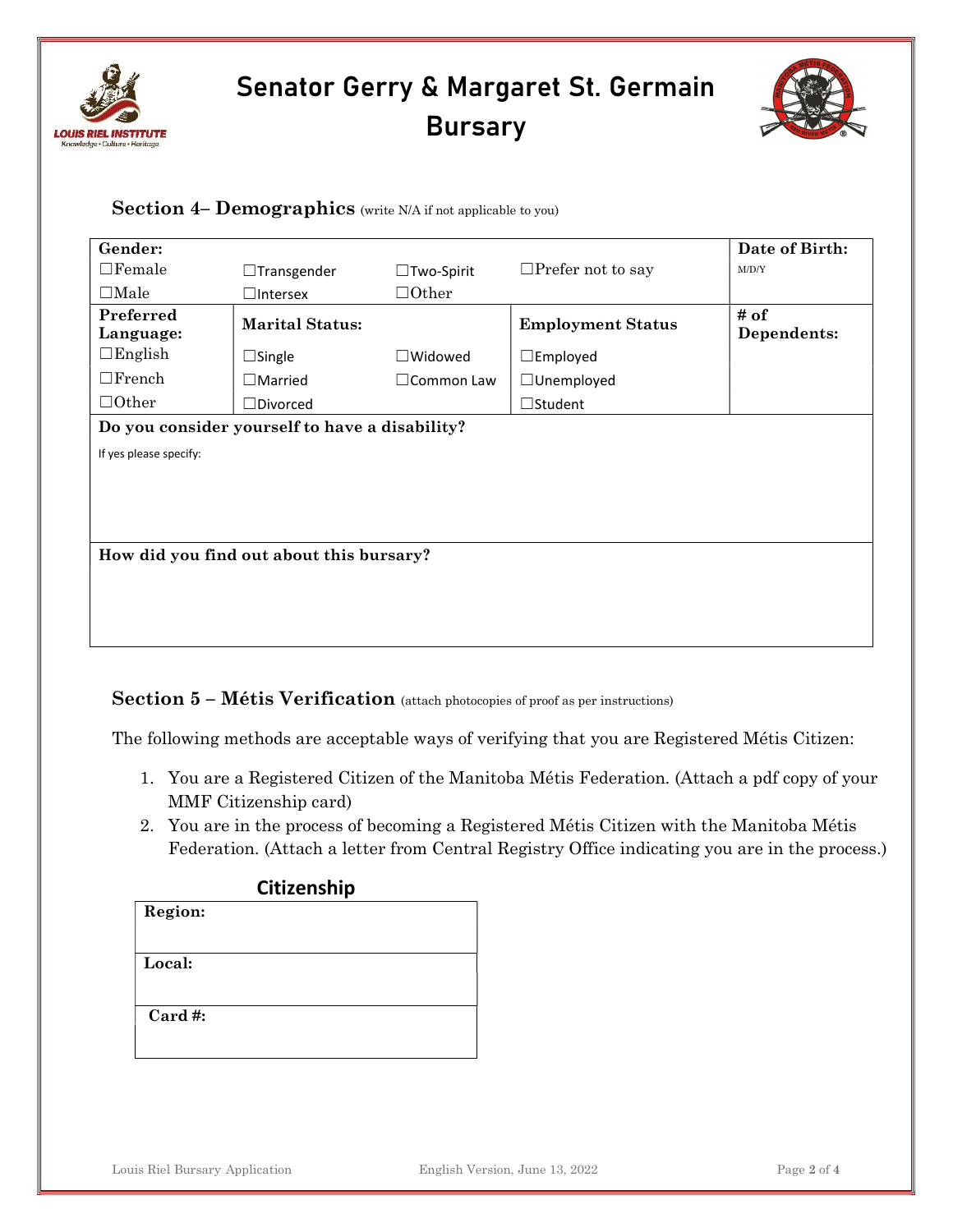



## Section 6 – Skills and Qualifications

| Are you a certified tradesperson?       | If yes, which trade?            |
|-----------------------------------------|---------------------------------|
| $\square$ No<br>$\square$ Yes           |                                 |
| Check all certificates that you obtain: | <b>Expiry Date:</b>             |
| 1st Aid / CPR                           |                                 |
| WHMIS                                   |                                 |
| Dangerous Goods                         |                                 |
| Safe Food Handling<br>ш                 |                                 |
| <b>Other:</b> (please state)            |                                 |
|                                         |                                 |
| Do you have a valid drivers license?    | Class:                          |
| $\Box$ Yes<br>N <sub>0</sub><br>$\Box$  |                                 |
| <b>Computer Skills:</b>                 |                                 |
| Word<br>Outlook<br>Excel<br>$\Box$      | Powerpoint<br>Email<br>Internet |

## Section 7 – Employment History

|                                     | <b>Most Recent Employer</b> | 2nd Recent Employer | 3rd Recent<br>Employer |
|-------------------------------------|-----------------------------|---------------------|------------------------|
| Company:                            |                             |                     |                        |
| <b>Job Title:</b>                   |                             |                     |                        |
| Type of<br><b>Employment:</b>       |                             |                     |                        |
| <b>Start Date:</b>                  |                             |                     |                        |
| <b>End Date:</b>                    |                             |                     |                        |
| <b>Reason Left:</b>                 |                             |                     |                        |
| What types of careers interest you? |                             |                     |                        |
| What type of job would you like?    |                             |                     |                        |
| 1st choice                          |                             |                     |                        |
| 2nd choice                          |                             |                     |                        |